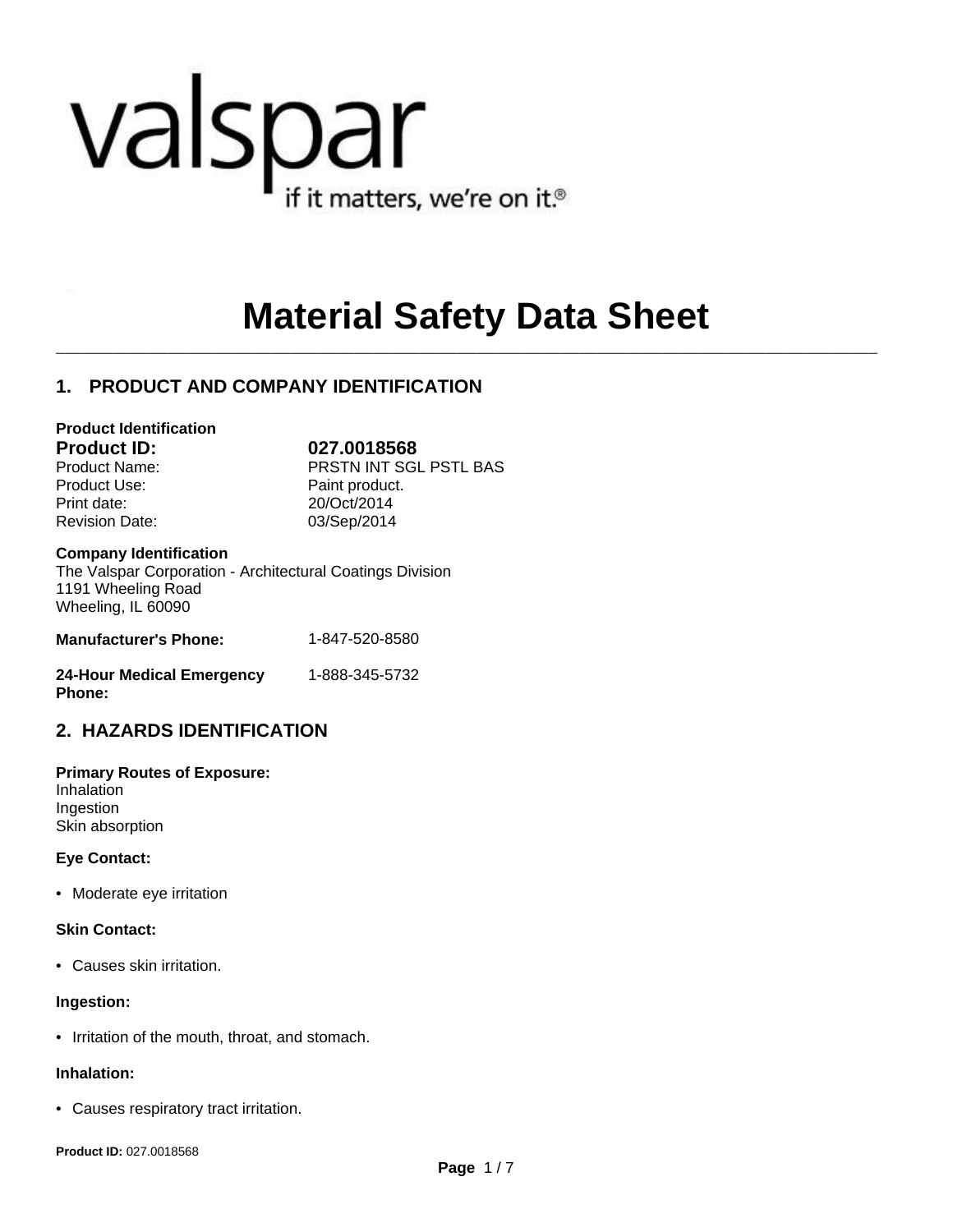### **Target Organ and Other Health Effects:**

- Kidney injury may occur.
- Liver injury may occur.

#### **This product contains ingredients that may contribute to the following potential chronic health effects:**

- Prolonged exposure to respirable crystalline quartz silica may cause delayed chronic injury (silicosis).
- Chronic exposure may cause permanent damage of health.

#### **Carcinogens:**

- Possible cancer hazard. Contains material which may cause cancer based on animal data.
- Cancer hazard. Contains material which can cause cancer.

# **3. COMPOSITION / INFORMATION ON HAZARDOUS INGREDIENTS**

| <b>Ingredient Name</b><br><b>CAS-No.</b> | Approx.<br>Weight % | <b>Chemical Name</b>     |
|------------------------------------------|---------------------|--------------------------|
| <b>TITANIUM DIOXIDE</b><br>13463-67-7    | $20 - 25$           | Titanium dioxide         |
| <b>PROPRIETARY INERT</b>                 | $1 - 5$             | <b>PROPRIETARY INERT</b> |
| <b>PROPRIETARY INERT</b>                 | 11 - 5              | <b>PROPRIETARY INERT</b> |
| <b>SILICA</b><br>14808-60-7              | $.1 - 1$            | QUARTZ (Si02)            |
| <b>BENZOPHENONE</b><br>119-61-9          | $.1 - 1$            | Benzophenone             |

If this section is blank there are no hazardous components per OSHA guidelines.

# **4. FIRST AID MEASURES**

#### **Eye Contact:**

Get medical attention, if symptoms develop or persist. Immediately flush eye(s) with plenty of water. Remove any contact lenses and open eyes wide apart.

#### **Skin Contact:**

Remove contaminated clothing and shoes. Wash off immediately with plenty of water for at least 15 minutes. Get medical attention, if symptoms develop or persist.

#### **Ingestion:**

Rinse mouth with water. Give one or two glasses of water. Only induce vomiting at the instruction of medical personnel. Get medical attention.

#### **Inhalation:**

Move injured person into fresh air and keep person calm under observation. Get medical attention, if symptoms develop or persist.

#### **Medical conditions aggravated by exposure:**

Any respiratory or skin condition.

# **5. FIRE FIGHTING MEASURES**

| Flash point (Fahrenheit):  | 205            |
|----------------------------|----------------|
| Flash point (Celsius):     | 96             |
| Lower explosive limit (%): | not determined |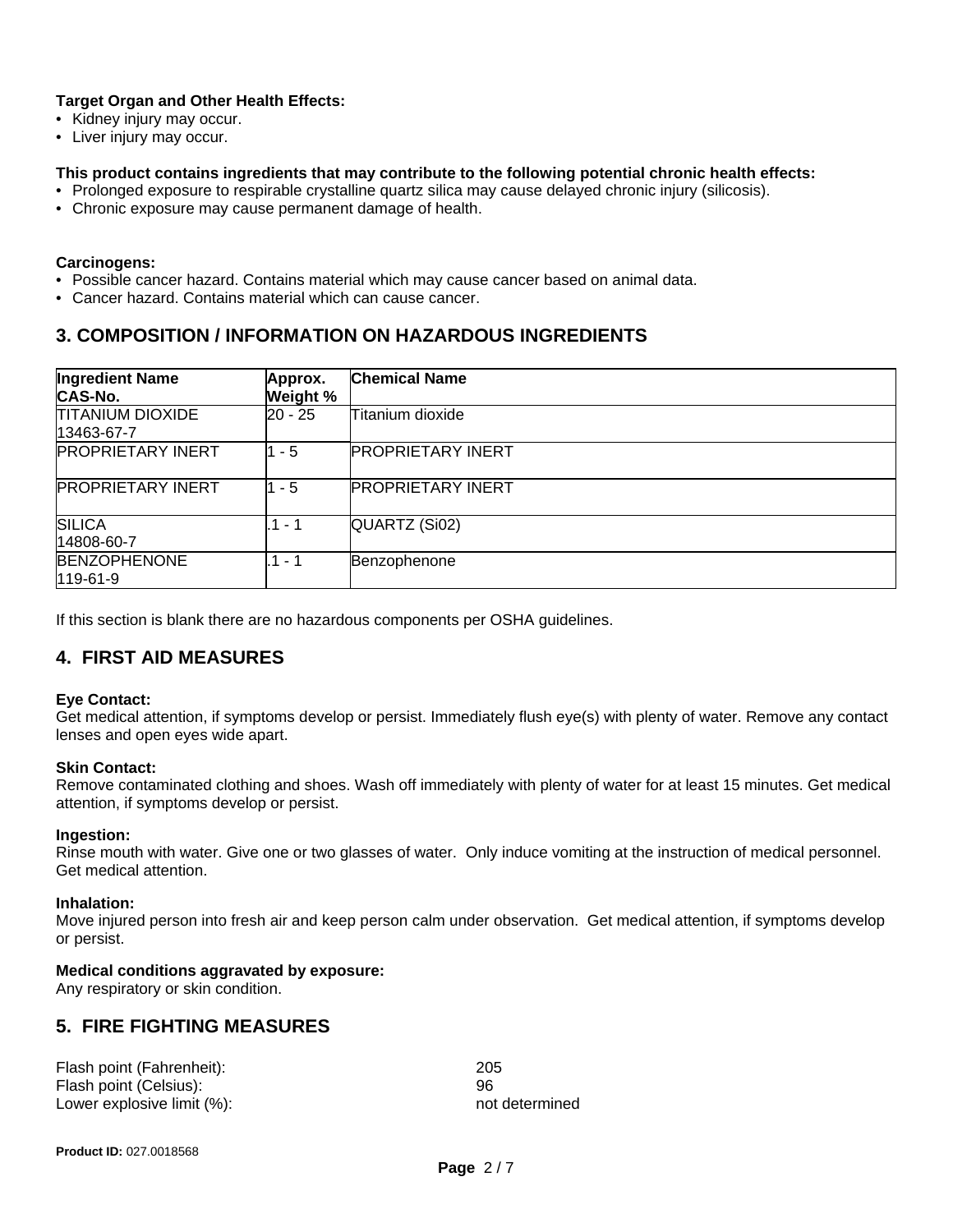# **5. FIRE FIGHTING MEASURES**

Upper explosive limit (%): not determined Autoignition temperature: not determined Sensitivity to impact: no Hazardous combustion products: See Section 10.

Sensitivity to static discharge: Sensitivity to static discharge is not expected.

**Unusual fire and explosion hazards:** None known.

#### **Extinguishing media:**

Carbon dioxide, dry chemical, foam and/or water fog.

#### **Fire fighting procedures:**

Firefighters should be equipped with self-contained breathing apparatus and turn out gear. Keep containers and surroundings cool with water spray.

# **6. ACCIDENTAL RELEASE MEASURES**

#### **Action to be taken if material is released or spilled:**

Ventilate the area. Avoid breathing dust or vapor. Use self-containing breathing apparatus or airmask for large spills in a confined area. Wipe, scrape or soak up in an inert material and put in a container for disposal. See section 7, "Handling and Storage", for proper container and storage procedures. Avoid contact with eyes.

# **7. HANDLING AND STORAGE**

#### **Precautions to be taken in handling and storage:**

Keep container closed when not in use. Do not freeze. Since emptied containers may contain product residue, follow all label warnings, even after container is emptied. Do not cut, drill, grind, or weld on or near this container.

### **8. PERSONAL PROTECTIVE EQUIPMENT AND EXPOSURE CONTROLS**

#### **Personal Protective Equipment**

#### **Eye and face protection:**

Wear safety glasses or goggles to protect against exposure.

#### **Skin protection:**

Appropriate chemical resistant gloves should be worn.

#### **Respiratory protection:**

If exposure cannot be controlled below applicable limits, use the appropriate NIOSH approved respirator such as an air purifying respirator with organic vapor cartridge and dust/mist filter. Consult the respirator manufacturer's literature to ensure that the respirator will provide adequate protection. Read and follow all respirator manufacturer's instructions.

#### **Ventilation**

Use only in well-ventilated areas. Ensure adequate ventilation, especially in confined areas.

#### **Exposure Guidelines**

#### **OSHA Permissible Exposure Limits (PEL's)**

| <b>Ingredient Name</b><br><b>CAS-No.</b> | Approx.<br>Weight % | <b>TWA (final)</b>                                      | <b>Ceilings limits (final)</b> | <b>Skin designations</b> |
|------------------------------------------|---------------------|---------------------------------------------------------|--------------------------------|--------------------------|
| <b>TITANIUM DIOXIDE</b><br>13463-67-7    | 20 - 25             | 15 mg/m <sup>3</sup> TWA dust<br>total                  |                                |                          |
| <b>PROPRIETARY INERT</b>                 | 1 - 5               | 20 mppcf or 80 mg/m <sup>3</sup> /<br>%SiO <sub>2</sub> |                                |                          |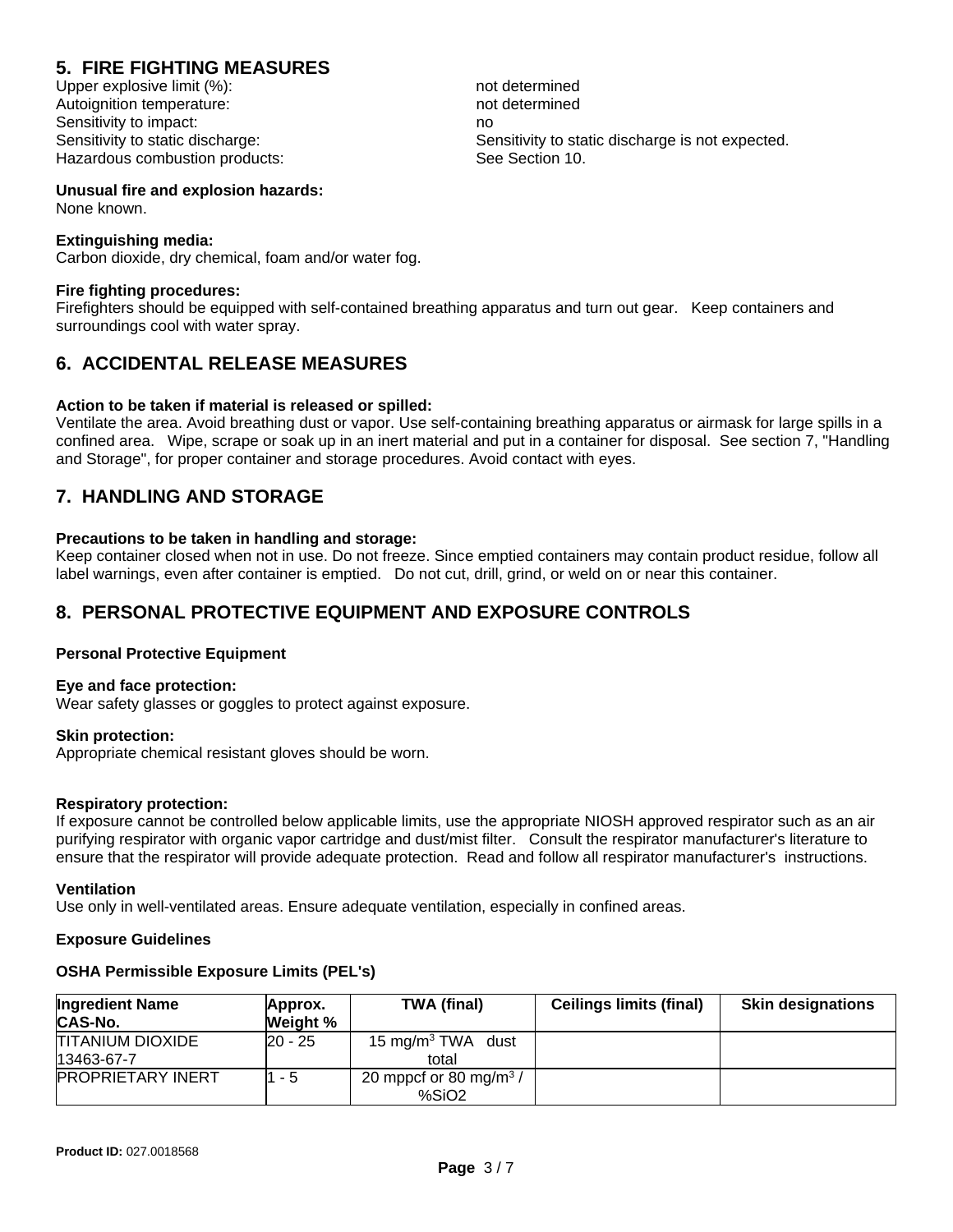| <b>Ingredient Name</b><br><b>CAS-No.</b> | Approx.<br><b>Weight</b> % | TWA (final)                                                                                                                                                                          | <b>Ceilings limits (final)</b> | <b>Skin designations</b> |
|------------------------------------------|----------------------------|--------------------------------------------------------------------------------------------------------------------------------------------------------------------------------------|--------------------------------|--------------------------|
| <b>SILICA</b><br>14808-60-7              | - 1                        | $(30)/(%SiO2 + 2)$ mg/m <sup>3</sup><br>TWA, total dust<br>$(250)/(%SiO2 + 5)$ mppcf<br>TWA, respirable fraction<br>$(10)/(%SiO2 + 2)$ mg/m <sup>3</sup><br>TWA, respirable fraction |                                |                          |

#### **ACGIH Threshold Limit Value (TLV's)**

| <b>Ingredient Name</b><br><b>CAS-No.</b> | Approx.<br>Weight % | <b>TWA</b>                                           | <b>STEL</b> | <b>Ceiling limits</b> | <b>Skin</b><br>designations |
|------------------------------------------|---------------------|------------------------------------------------------|-------------|-----------------------|-----------------------------|
| <b>TITANIUM DIOXIDE</b><br>13463-67-7    | $20 - 25$           | 10 mg/m $3$ TWA                                      |             |                       |                             |
| <b>PROPRIETARY INERT</b>                 | 1 - 5               | 1 mg/m <sup>3</sup> TWA<br>respirable fraction       |             |                       |                             |
| <b>SILICA</b><br>14808-60-7              | 1 - 1               | $0.025$ mg/m <sup>3</sup> TWA<br>respirable fraction |             |                       |                             |

# **9. PHYSICAL PROPERTIES**

Odor:  $\blacksquare$  Normal for this product type. Physical State: liquid pH:<br>
Vapor pressure:<br>
Vapor pressure:<br>
24 mmHg @ 77 Vapor density  $(air = 1.0)$ : 0.6 Boiling point: 212ºF (100ºC)<br>Solubility in water: 2000 and the solubility in water: 212ºF (100°C) Solubility in water: Coefficient of water/oil distribution:<br>
Density (lbs per US gallon): 10.57 Density (lbs per US gallon): Evaporation rate (butyl acetate  $= 1.0$ ): 0.1 Flash point (Fahrenheit): 205 Flash point (Celsius): 96 Lower explosive limit (%): not determined Upper explosive limit (%):<br>
Autoignition temperature:<br>
autoignition temperature:<br>  $\begin{array}{ccc}\n\text{1} & \text{2} & \text{3} \\
\text{2} & \text{4} & \text{5} \\
\text{3} & \text{5} & \text{6}\n\end{array}$ Autoignition temperature:

24 mmHg @ 77°F (25°C)

# **10. STABILITY AND REACTIVITY**

| Stability:                        | Stable under normal conditions.                        |  |
|-----------------------------------|--------------------------------------------------------|--|
| Conditions to Avoid:              | None known.                                            |  |
| Incompatibility:                  | Strong oxidizing agents                                |  |
| Hazardous Polymerization:         | None anticipated.                                      |  |
| Hazardous Decomposition Products: | Carbon monoxide and carbon dioxide. Metal oxide fumes. |  |

**Sensitivity to static discharge:** Sensitivity to static discharge is not expected.

# **11. TOXICOLOGICAL INFORMATION**

| <b>Ingredient Name</b><br>CAS-No.     | Approx.<br><b>Weight %</b> | NIOSH - Selected LD50s and LC50s |
|---------------------------------------|----------------------------|----------------------------------|
| <b>TITANIUM DIOXIDE</b><br>13463-67-7 | l20 - 25                   | 10000 mg/kg Oral LD50 Rat        |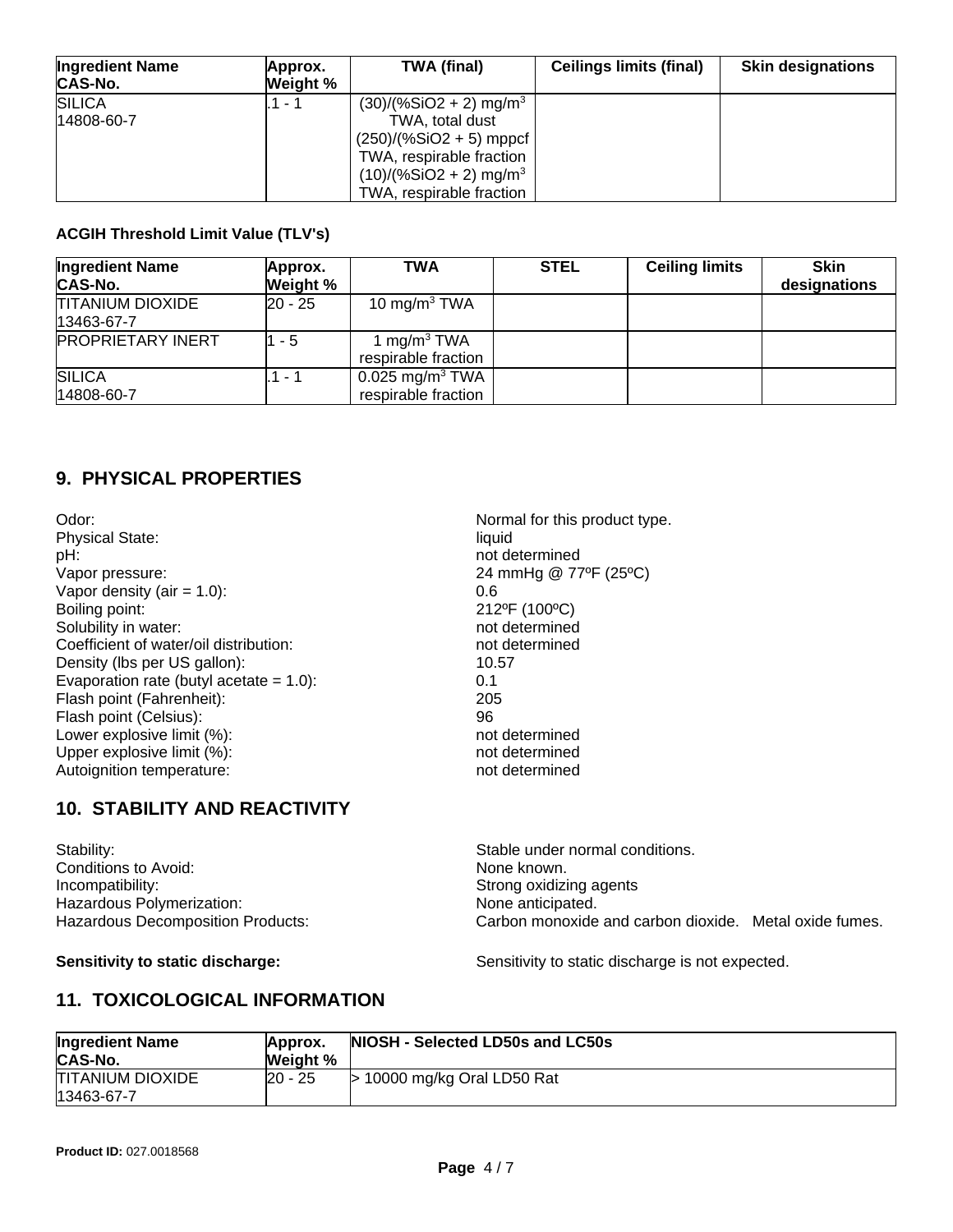# **11. TOXICOLOGICAL INFORMATION**

| <b>PROPRIETARY INERT</b>          | 1 - 5                    | $>$ 5000 mg/kg Oral LD50 Rat                                   |
|-----------------------------------|--------------------------|----------------------------------------------------------------|
| <b>SILICA</b><br>14808-60-7       | . . 1                    | $=$ 500 mg/kg Oral LD50 Rat                                    |
| <b>BENZOPHENONE</b><br>$119-61-9$ | $\overline{\phantom{a}}$ | $=$ 3535 mg/kg Dermal LD50 Rabbit<br>$>$ 10 g/kg Oral LD50 Rat |

#### **Mutagens/Teratogens/Carcinogens:**

Possible cancer hazard. Contains material which may cause cancer based on animal data. Cancer hazard. Contains material which can cause cancer.

Contains TIO2 which is listed by IARC as a possible human carcinogen (Group 2B) based on animal data. Neither long term animal studies, nor human epidemiology studies of workers exposed to TIO2 provide an adequate basis to conclude TIO2 is carcinogenic. TIO2 is not classified as a carcinogen by NTP, U.S. OSHA, or the U.S. EPA. Contains crystaline silica. The IARC has determined that crystaline silica inhaled in the form of quartz or cristobablite from occupational sources is carcinogenic to humans (group 1). Refer to IARC monograph 68 in conjunction with the use of these materials. Risk of cancer depends on the duration and level of exposure. In coatings products, risk is due primarily to inhalation of sanding dusts or respirable particles in spray mists. The NTP has also determined that crystaline silica is a known human carcinogen in the form of fine, breathable particles. Risk of cancer depends on duration and level of exposure in coatings products, risk is due primarily to inhalation of sanding dust or respirable particles in spray mist.

| <b>Ingredient Name</b><br><b>CAS-No.</b> | Approx.<br>Weight % | California Prop 65 - Reproductive<br>(Female) | California Prop 65 - Carcinogen                 |
|------------------------------------------|---------------------|-----------------------------------------------|-------------------------------------------------|
| <b>SILICA</b><br>14808-60-7              | $1 - 1$             |                                               | initial date 10/1/88 -<br>Listed.<br>carcinogen |
| <b>BENZOPHENONE</b><br>$119-61-9$        | $\sim$              |                                               | listed 22-Jun-12                                |

| <b>Ingredient Name</b><br><b>CAS-No.</b> | Approx.<br>Weight % | <b>Evidence</b>     | IARC Group 1 - Human   IARC Group 2A - Limited <br><b>Human Data</b> | <b>IARC Group 2B -</b><br><b>Sufficient Animal Data</b> |
|------------------------------------------|---------------------|---------------------|----------------------------------------------------------------------|---------------------------------------------------------|
| <b>TITANIUM DIOXIDE</b><br>13463-67-7    | 20 - 25             |                     |                                                                      | Monograph 47 [1989]                                     |
| <b>SILICA</b><br>14808-60-7              | 1 - 1               | Monograph 68 [1997] |                                                                      |                                                         |
| <b>BENZOPHENONE</b><br>$119-61-9$        | 1 - 1               |                     |                                                                      | Monograph 101 [in<br>preparation]                       |

| <b>Ingredient Name</b><br>CAS-No. | Approx.<br>Weight % | <b>NTP Known Carcinogens</b> | <b>NTP Suspect Carcinogens</b> |
|-----------------------------------|---------------------|------------------------------|--------------------------------|
| <b>SILICA</b><br>14808-60-7       |                     | Known Human Carcinogen       |                                |

| <b>Ingredient Name</b><br>CAS-No.     | Approx.<br>Weight % | <b>OSHA - Hazard</b><br><b>Communication</b><br><b>Carcinogens</b> | <b>OSHA - Specifically</b><br><b>Regulated Carcinogens</b> | <b>ACGIH Carcinogens</b>         |
|---------------------------------------|---------------------|--------------------------------------------------------------------|------------------------------------------------------------|----------------------------------|
| <b>TITANIUM DIOXIDE</b><br>13463-67-7 | 20 - 25             | lPresent                                                           |                                                            |                                  |
| <b>SILICA</b><br>14808-60-7           |                     | Present                                                            |                                                            | A2 Suspected Human<br>Carcinogen |

# **12. ECOLOGICAL DATA**

No information on ecology is available.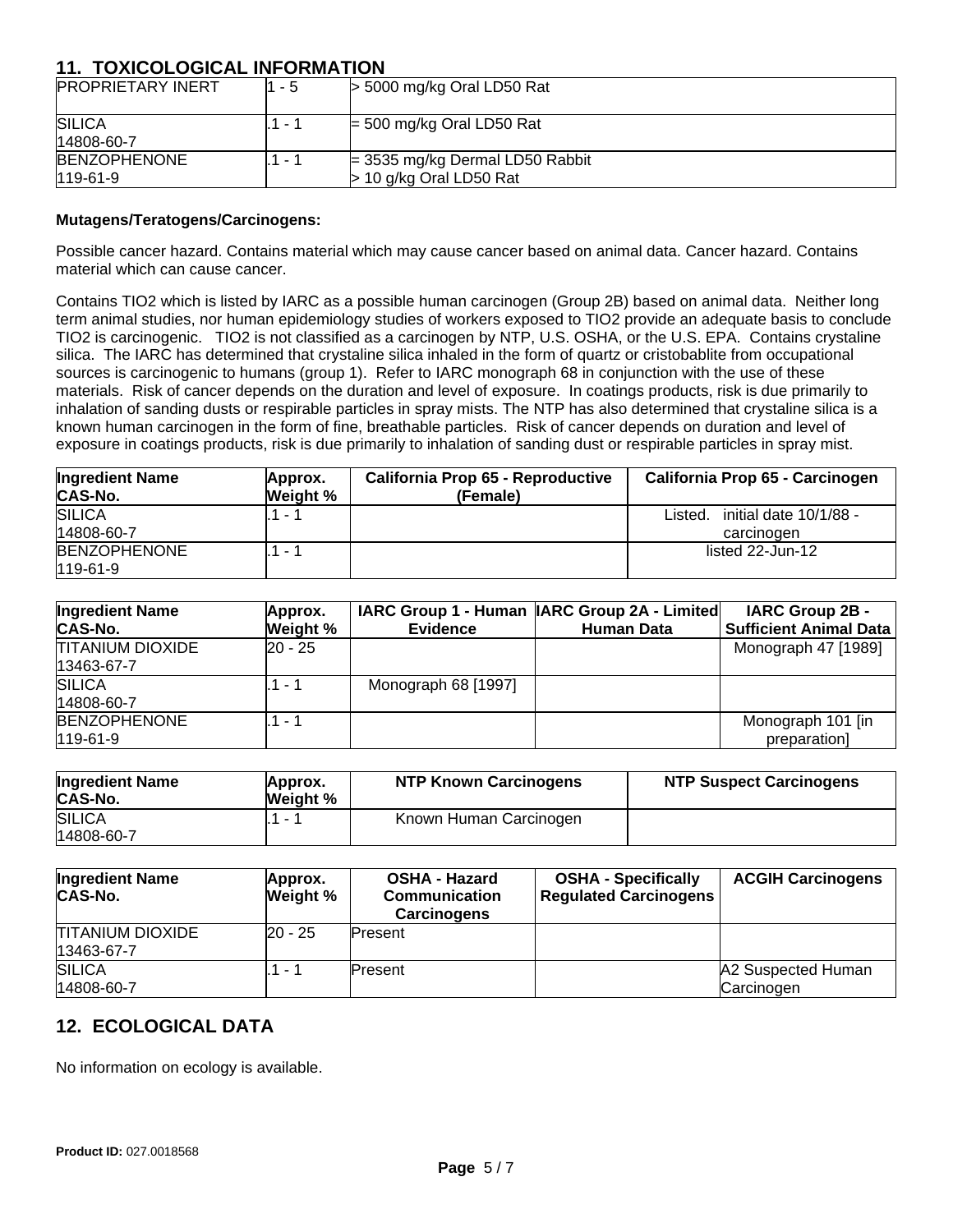# **13. DISPOSAL CONSIDERATIONS**

Disposal should be made in accordance with federal, state and local regulations.

### **14. TRANSPORTATION INFORMATION**

#### **U.S. Department of Transportation**

UN ID Number (msds): NRPAIN

Proper Shipping Name: PAINT, NOT REGULATED

#### **U.S Hazmat and/or International DG shipment exceptions**

The supplier may apply one of the following exceptions: Combustible Liquid, Consumer Commodity, Limited Quantity, Viscous Liquid, Does Not Sustain Combustion, or others, as allowed under 49CFR Hazmat Regulations. Please consult 49CFR Subchapter C to ensure that subsequent shipments comply with these exceptions.

#### **Reportable Quantity Description:**

| International Air Transport Association (IATA):<br>Proper shipping name:                       | <b>NOT REGULATED</b>       |
|------------------------------------------------------------------------------------------------|----------------------------|
| International Maritime Organization (IMO):<br>Proper shipping name:<br><b>Marine Pollutant</b> | <b>NOT REGULATED</b><br>No |

# **15. REGULATORY INFORMATION**

#### **U.S. FEDERAL REGULATIONS:**

#### **SARA 311/312 Hazard Class:**

| Acute:           | yes |
|------------------|-----|
| Chronic:         | yes |
| Flammability:    | no  |
| Reactivity:      | no  |
| Sudden Pressure: | no  |
|                  |     |

#### **U.S. STATE REGULATIONS:**

#### **Right to Know:**

The specific chemical identity of a component may be withheld as a trade secret under 34 Pennsylvania Code, Chapter 317.

#### **Pennsylvania Right To Know:**

PROPRIETARY INERT TRADE Trade Secret TITANIUM DIOXIDE 13463-67-7 PROPRIETARY INERT TRIDE Trade Secret

#### **Additional Non-Hazardous Materials**

WATER 7732-18-5 PROPRIETARY RESIN Trade Secret

# **California Proposition 65:**

WARNING: This product contains chemicals known to the State of California to cause cancer.

**Rule 66 status of product Not photochemically reactive.** 

#### **INTERNATIONAL REGULATIONS - Chemical Inventories**